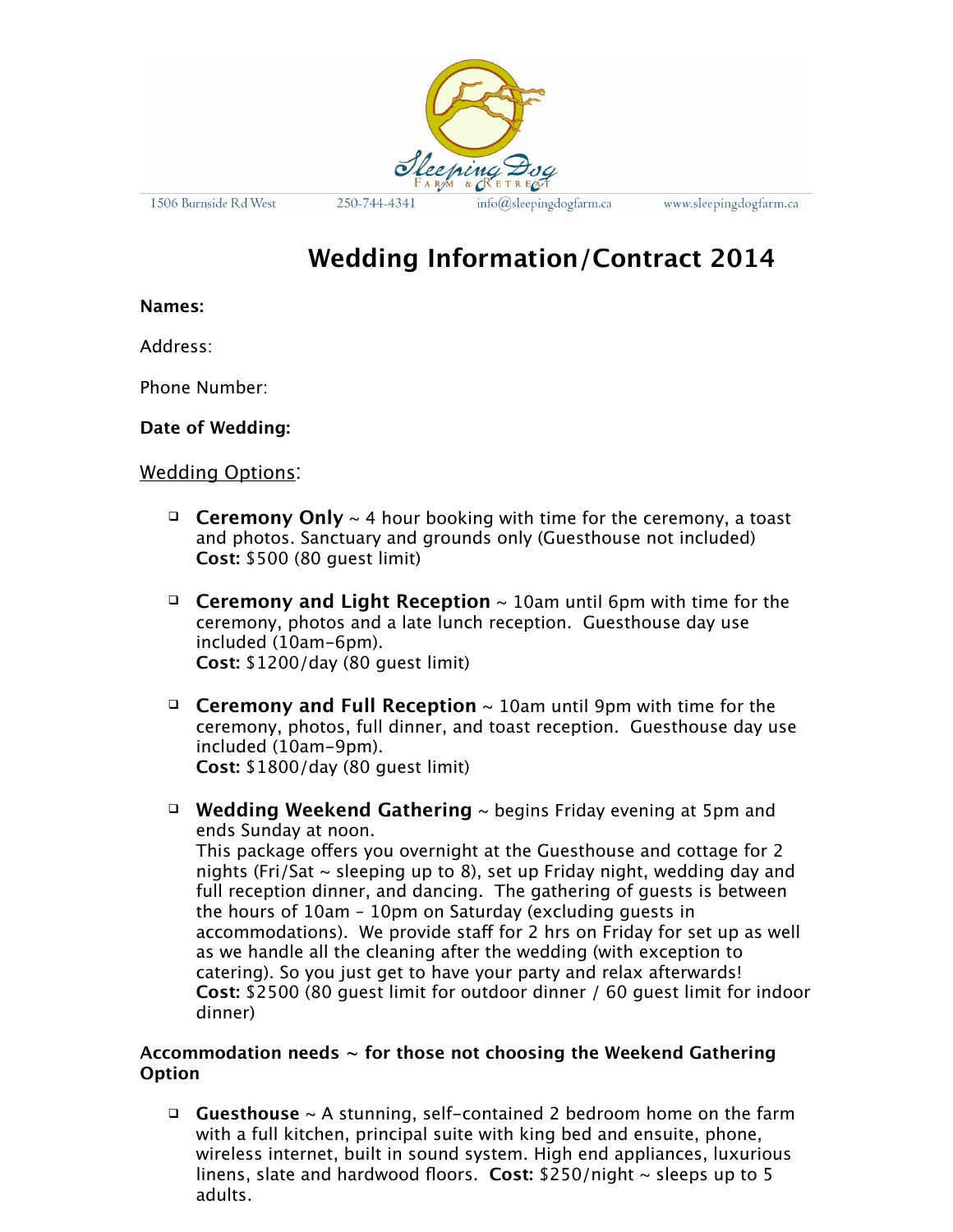**Private Cottage** ~ Tucked behind the Sanctuary, our one room cottage offers simple accommodation with two double beds / or one double bed and one couch. Attached bathroom. The cottage can handle light meal prep as there is only a small fridge, toaster oven and kettle. **Cost:** \$100/nt ~ sleeps up to 3 people.

Overnight dates: \_\_\_\_\_\_

### **What We Offer:**

- $\sim$  Exclusive use of the farm grounds, gardens, and Sanctuary during your event
- $\sim$  Built-in Bose/Sony sound system in Sanctuary compatible for i-pod and cd
- $\sim$  30 folding padded chairs
- $\sim$  6 (2' by 6') tables/ 2 (18" by 4') tables

 $\sim$  Parking for 25 cars, wheelchair accessible parking near the Sanctuary. Additional parking is available on Little Rd across from the farm. Parking is limited to 25 vehicles so please encourage your guests to carpool.

~ We can supply fresh produce and/or flowers from our Organic Garden at wholesale cost. We have also supplied caterers with produce grown especially for your wedding  $\sim$  if you are interested in this service please have your caterer contact us several weeks before your wedding day.

 $\sim$  At Sleeping Dog Farm we are deeply committed to sustainability. We offer our guests options in regards to composting food waste, recycling, and garbage. We set up systems at several different points on the farm and clearly mark ways in which your guests can assist us with managing their waste. We allocate 1 garbage can for your wedding, additional garbage cans can be provided but there is a dump fee of \$30/per can.

 $\sim$  For the 'Weekend Wedding Gathering' we assist you with set up on the morning or evening before your event. After your wedding ends you are only responsible for cleaning away personal items from the Sanctuary and we will take care of the break down and clean up of the space. Caterers must clean up after themselves unless previously arranged  $\sim$  to which an additional fee would be charged.

 $\sim$  'Ceremony only' and 'Day wedding' guests can choose to have our staff assist them with set up and clean up. There would be an additional charge (paid directly to each staff member) of \$20/hr.

 $\sim$  We provide a storage area for rental items/early drop off on the Friday afternoon prior your wedding. We recognize that rental pick up is generally the next business day (Monday) and will hold the items until then. Please be advised that while we will safeguard the items as best as possible, the farm takes no responsibility for any lost, stolen or broken equipment during the course of the rental.

### **What you supply:**

 $\sim$  Catering. We don't mind how you prefer to approach this. Some folks hire professional caterers, some have their families cook the meal, and some have potlucks. We welcome however you would like to see it happen. Please be advised that we hold no responsibility in relation to your food service. Whether you hire caterers, do it yourself or have a potluck the responsibility of cleaning up food and drink lies with you. In certain circumstances and with lots of notice we take care of it for an additional fee of \$50/hr for 2 helpers. Let me know if you're considering our help.

 $\sim$  We have 30 folding chairs, should you prefer the traditional white wedding chairs and enough for all your guests you will need to rent them from a local company. There are lots of local companies to choose from for these services, we can help direct you.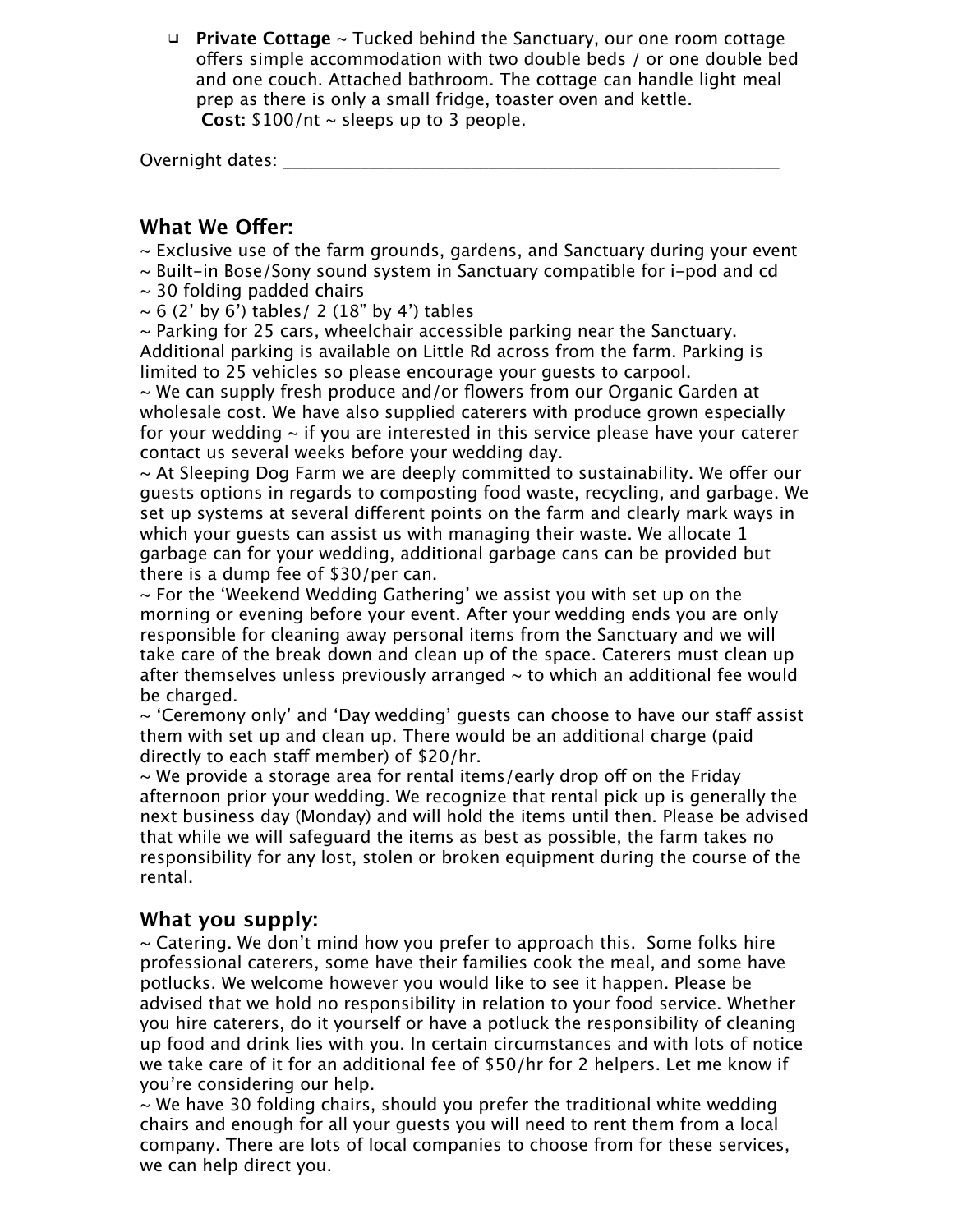$\sim$  All items relating to food (plates, cutlery, glasses, serving dishes, tablecloths, etc).

~ Alcohol and all service related to alcohol. **More on alcohol in a minute...**

 $\sim$  Maybe the most important thing is you will need is to arrange to have someone marry you! There are lots of lovely people around town who perform these duties. We don't recommend anyone in particular but ask around to other married folks and they will likely have a few suggestions for you.

 $\sim$  Most people like to remember the day with photos! We are open to any professional or budding photographer.

\* For all trades who will service your wedding on the farm (caterers, photographers, ministers, etc.) we are happy to arrange a tour for them of the

farm so they have a sense of the layout and how to best make it an amazing day for you.

# **Sleeping Dog Farm Guidelines:**

• No one really likes guidelines but these are some of ours that we must uphold. If you have any questions please don't hesitate to ask. We prefer having it all really clear well before your wedding day!

 $\sim$  No Smoking in or near the buildings. There is a smoking area by the large Oak tree off the driveway (it is marked as 'smoking'). This is the only smoking site on the farm.

~ We have a wonderful sound system in the Sanctuary for your dinner and dancing. Out of courtesy to our neighbours and because you probably don't want them to also know what you did when you were 3, we don't permit amplified sound systems.

~ For our 'Wedding Weekend' option we hold firm our 'non-residential guests to depart' the farm by 10:30pm. This is about neighbour relationships as well as our need to feel things have settled at the end of the day. At 10pm the sound system must be turned off and guests on their way. Our cleaning crew will begin cleaning at 10:15pm. We ask that caterers are finished their clean up and depart the farm quietly by 11pm. We ask that you arrange a small group of friends to collect any important/valuable items and put them in the Guesthouse for safekeeping at the end of the evening. This will make it a lot easier for us to clean the Sanctuary too!

 $\sim$  A word about footwear.... Stiletto heels are not a friend to a woman on a farm. The majority of our pathways are pea gravel or grass. Both surfaces make walking in stilettos very challenging and frustrating. Beyond this, we have found that stilettos put small round punctures in our Sanctuary floor so have since banned them from the Sanctuary. Believe us; we are doing every woman a favour to say "No Stilettos"!

# **Guesthouse and cottage guidelines:**

# **(For Weekend Wedding or independent bookings)**

~ Before 8am and after 10pm, the Guesthouse is for overnight guest/close family only.

 $\sim$  Many weddings think having a family dinner at the farm on the night before the wedding is a great idea. We support this too. The Guesthouse has a capacity of 15 guests for pre-wedding dinners/ post-wedding brunches (including kids). There are enough table settings in the house for this kind of dinner /brunch.  $\sim$  Table settings (dishes, cutlery, glassware, etc) are not to be removed from the Guesthouse at any time. It's far too easy to mix it up with the caterer's dishes!  $\sim$  Please also leave linens, towels and other items in the Guesthouse. Missing items will be charged to your damage deposit and no one wants that!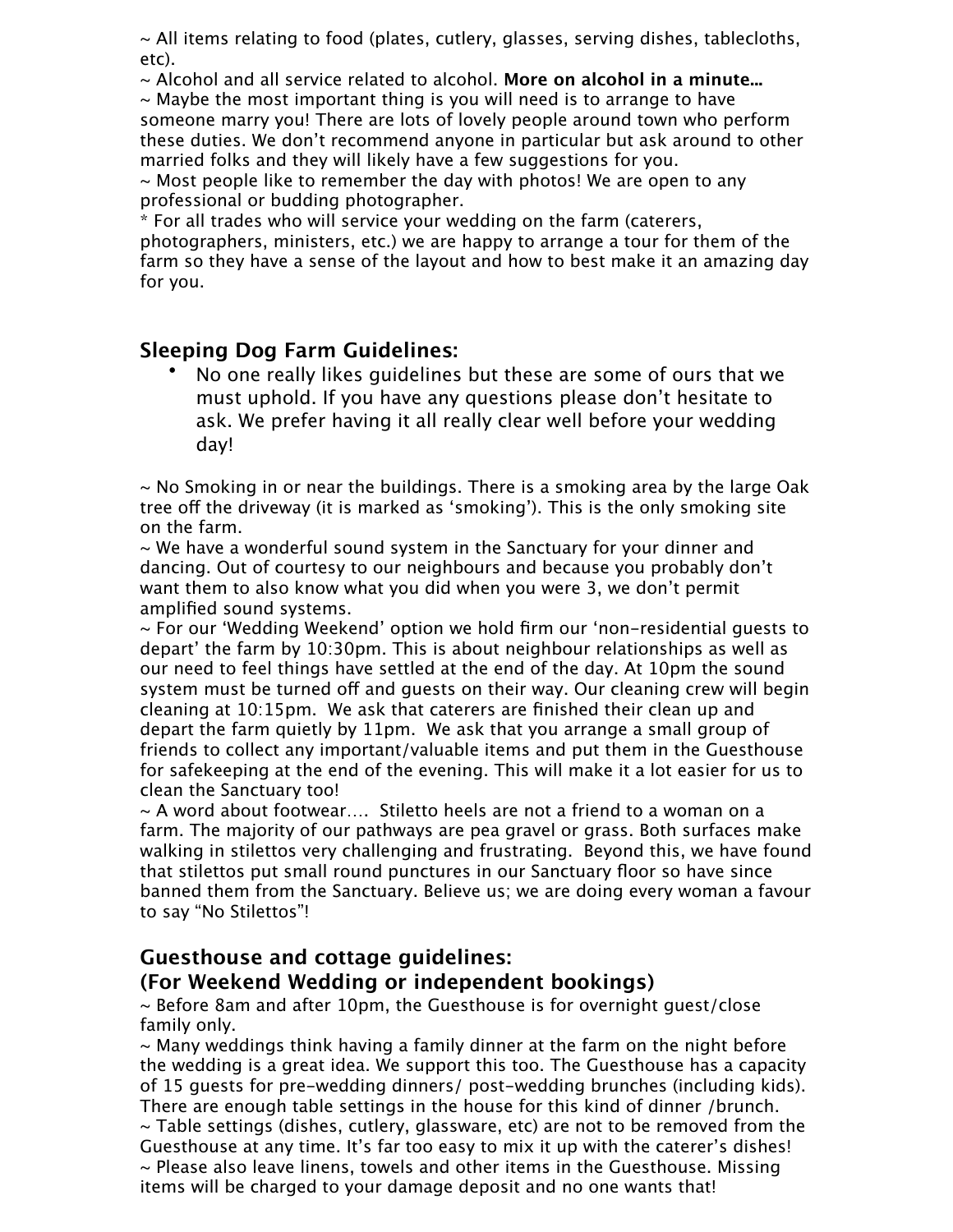~We do not allow wedding events/rain plans to take place in the Guesthouse at any time unless your wedding is under 15 people.

 $\sim$  Caterers are permitted to use the Guesthouse kitchen on the day of your event (Wedding Weekend or Ceremony/Light Reception Options). If you are choosing the ceremony only option please speak with me if you feel you will also need the Guesthouse.

 $\sim$  For Weekend Wedding Guests, you are welcome to check in at the farm after 5pm on Friday. Check out is noon on Sunday.

 $\sim$  No smoking in or near the Guesthouse. The Oak tree along the drive is the only spot for smoking on the farm.

 $\sim$  Please take off vour shoes before entering the bedrooms of the Guesthouse. We prefer no shoes in the house at all, but can understand the in and out thing when you're having a party. (Dirty shoe prints on the white bedroom carpets will result in having to bring in professional cleaning… which you would be paying for, so please consider this even when in a hurry, thanks!)

## **Substance Use Policy and Guidelines:**

As many large gatherings choose to include alcohol as part of the celebration it is essential that you and your guests clearly understand the legal and ethical responsibilities that accompany this choice. A few years ago the Supreme Court of Canada upheld a ruling that determined a woman responsible for an alcohol related death after a party her son hosted in the family home while she was away. This has had a major impact on all facilities that offer space for people to host events with alcohol. While we have liability insurance to protect the farm and those of us who operate it, there is no policy out there that will extend to cover our guests as well. While the potential is low, should something happen during or after your wedding that is related to alcohol, you would be held as legally liable and unless you have insurance you will be at great risk of loosing everything. Not the way to start a new chapter of your life. In fact anyone related to the wedding could be named in a lawsuit (including the farm), but only those with appropriate insurance would be protected.

In light of this risk Sleeping Dog Farm requires that you obtain a permit and liability insurance to serve alcohol on our premises. Liability insurance can be purchased through an insurance broker/company. If you have homeowners or renters insurance you may already be covered so check with your insurance carrier. Some people also get protected by their parent's homeowners insurance. It is up to you to determine that you have the right insurance. We require a copy of your permit and insurance two weeks prior to your event. This policy is one of due diligence in that we are taking your best interests to heart and protecting your gathering as much as we can.

Even with insurance, Sleeping Dog Farm requires that you assume total and complete liability for yourself and your guests. Should someone from your party choose to drink and drive, the burden of responsibility falls upon the name and individual(s) associated with your reservation. At no time does Sleeping Dog Farm assume responsibility for the actions of you or your quests  $\sim$  the actions of your guests will only result in penalty to you as the people who have rented the space. Injury to the gardens, buildings or staff as a result of the misuse of alcohol will result in immediate forfeit of your deposit and may result in additional costs.

We ask that you make designated driver arrangements prior to your event and have people at your event who've specifically agreed to monitor that you gathering stays safe and enjoyable for all. It is always a good idea (and may be required by your insurance agency) to hire a professional bartender as they will have 'serving it right' and may be more likely to safely monitor alcohol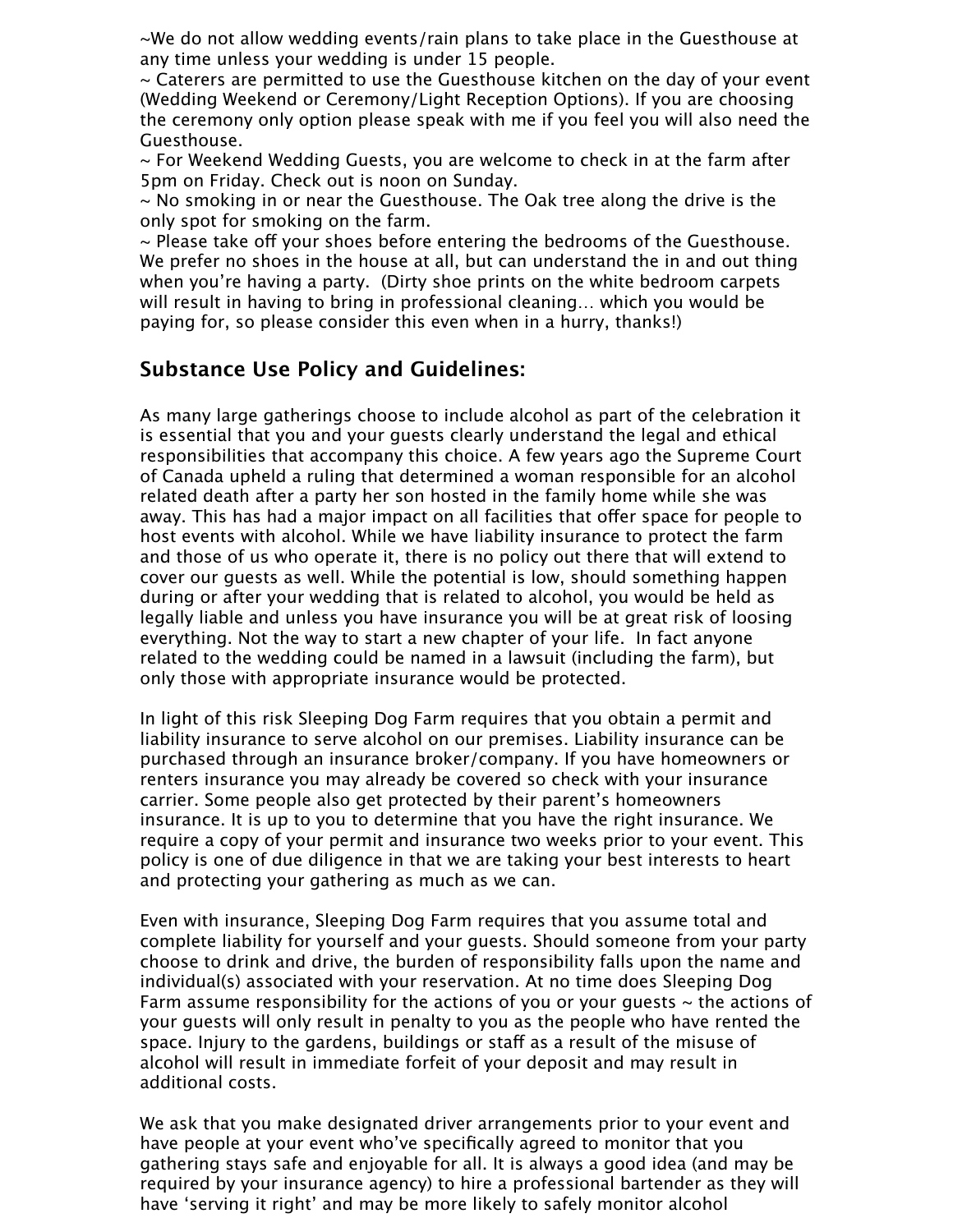consumption. Farm staff is not at any time permitted to serve or handle alcohol with guests. Please do not ask this of them as they will decline and if you are depending on it you'll be disappointed. Insurance liability does not cover farm staff in relation to serving or handling alcohol. They would be personally at risk to do so.

No illegal drugs of any kind are permitted on the property. If illegal drugs are identified to be on the property during the event your booking will be immediately terminated and you will be asked to leave, without refund. It's never happened but would be really awful so please don't put us in this position.

Ultimately, please be kind to our farm, we spend a lot of time loving and caring for it.

### **Not so small fine print: Payment for your wedding:**

 $\sim$  Upon booking we require \$500 as a deposit for 'weekend and full day weddings' and \$250 for 'ceremony only' weddings.

~ Two weeks prior to your wedding full payment is due.

~ Your damage deposit (\$500 or \$250 depending the wedding option picked) will be returned within a week of your wedding given no damage to the farm or buildings.

~The damage deposit paid at the time of booking is non-refundable ~ HST or whatever tax we have will be added to your overall costs and will be due upon final payment two weeks prior to the wedding date.

### **Damage Deposit:**

We always hope to return your damage deposit in full. Please help us to do this by reading and sharing our farm and building guidelines with your friends and wedding folks (basics can go into the invitation card). It can be helpful to have a few friends be mindful of the guidelines so they can let other guests know if they are accidentally breaching them (like smoking in the house, etc) so that you don't have to pay for avoidable mistakes.

#### **An Interesting Thing We Want You to Know:**

Sleeping Dog Farm operates as a non-profit, collectively run organic farm and retreat centre. Our primary intention is to provide a place for the greater community to come and do healing work  $\sim$  whether that's personal, interpersonal, community, environmental, etc. We offer our centre to a limited number of weddings every year in order to help financially support organizations who cannot afford to pay our already low workshop rates (lower than you'd pay for a wedding for sure!). All the money that comes into the farm and retreat goes back into the centre. No one on the farm is paid and all work is through trade for housing at the farm. We sort of see ourselves as little 'Robin Hoods' in relation to weddings  $\sim$  where we accept a market rate for a farm wedding and then put it back into the community where there is less money and lots of need. We tell you this so you can also feel proud of supporting us to support the wider Victoria and Island Community. So thanks!